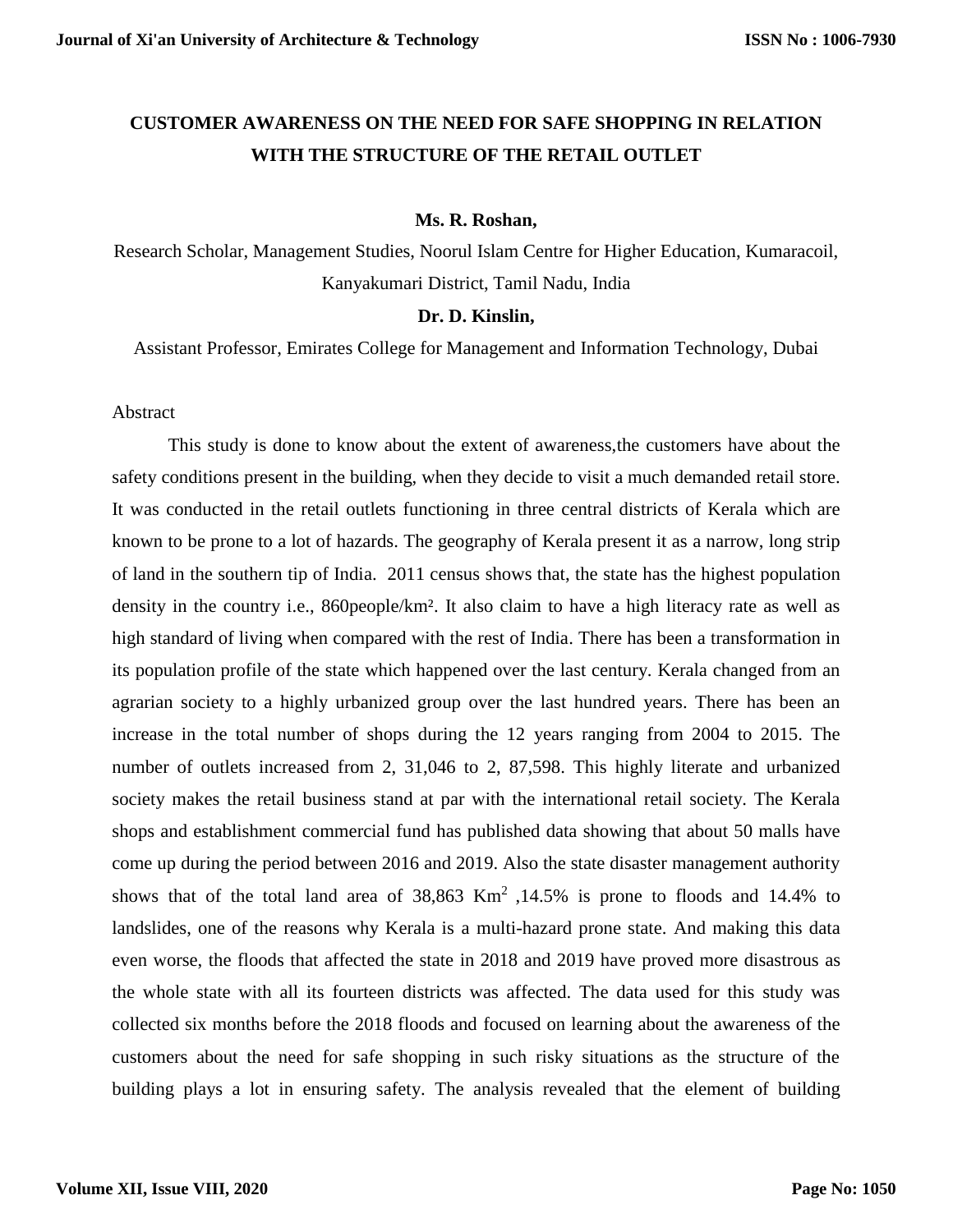condition as a requirement for safe shopping is often over looked by the public when they decide the place and outlet.

Keywords---Building Condition, Precautions, Disasters, Emergency, New Generation Retail Outlets.

----------------------------------------------

## **Introduction**

The narrow long stripped land of Kerala in the southern tip of India has been placed by the National Disaster Management Authority and the State Disaster Management Authority as a multi-hazard prone state. It has faced a lot of situations which have been unforeseen and unpleasant and has resulted in causalities. Such happenings are termed as situations of 'high caution' or a situation of 'emergency' – a disaster. There is no place in this planet which is immune to this.

Kerala forms a long strip of coastal line (580 km) with the Arabian Sea on its western side. There is another long strip of mountains - the Western Ghats on the east and in between there is just 35 – 120 km of width. The state shows a high socio-economic vulnerability, in relation with the effect of disasters.

Kerala has the highest population density in the country i.e., 860people/km² according to the 2011 census. The state also has a high Human Development index (HDI) and high standard of living compared with the rest of the country. These features make it more vulnerable to population disasters than anywhere else. Over the last hundred years Kerala has been witnessing a socio-economic transformation which has resulted in a rapid change in its population's profile. A changeof its society from agrarian to anurbanized one. This transformation has resulted in the creation of a highly developed consumerist society.

In 2015 the Government of Kerala haspublished information about an increase in the total number of shops from 231046 (2004) to 287598. Out of these, 120729 have employees apart from the owner. Kerala's per capita consumption expenditure is said to be one of the largest in the country.

Until recently consumers of Kerala focused on only one object – gold. It used to be phrased that there are as many jewelry outlets in Kerala as there are coconut trees. But this scenario has changed since the advent of new generation retail outlets with enclosed air conditioned atmosphere and self-service phenomenon. Now Kerala shopping list ranges from luxury cars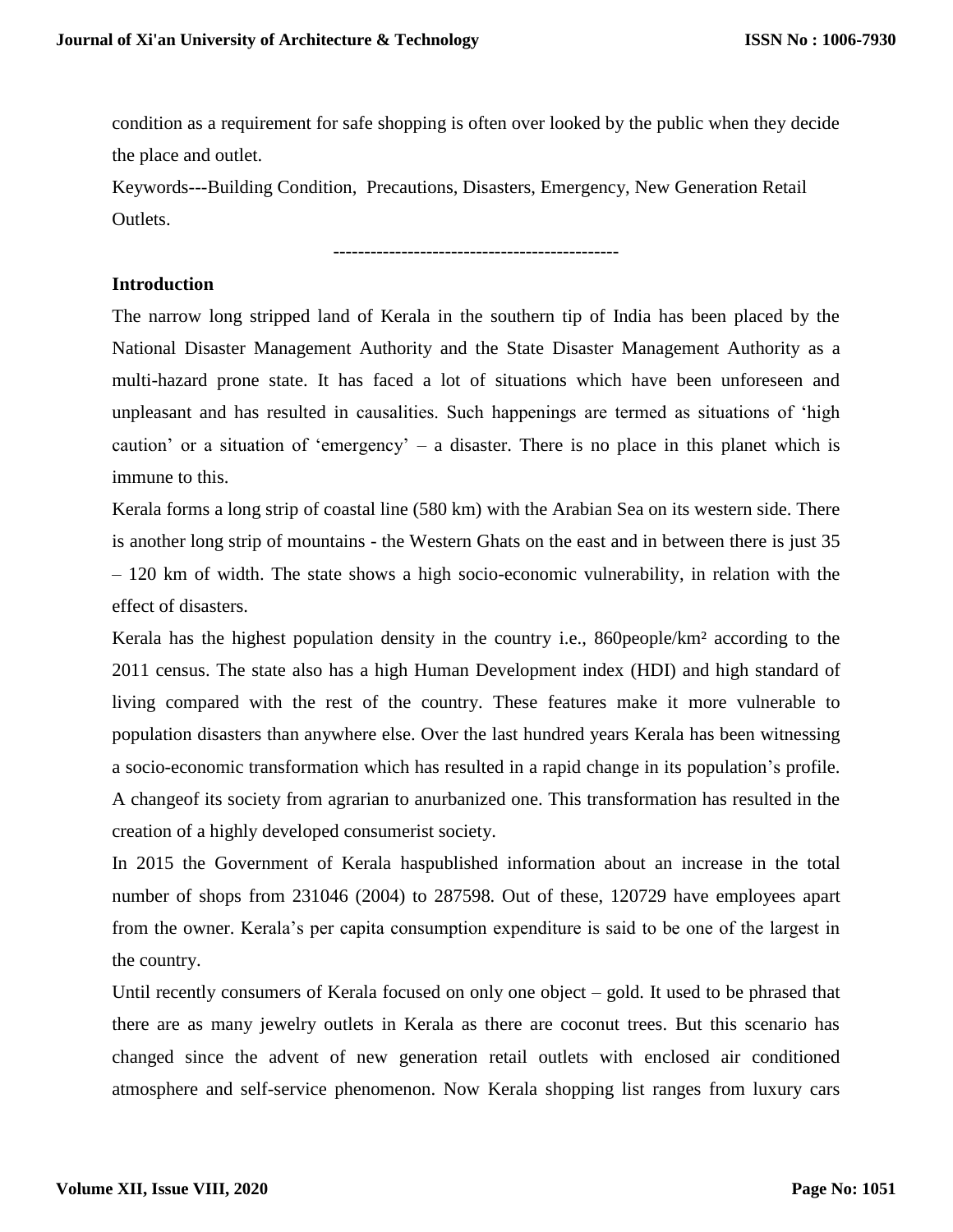toelectronic goods, textiles, entertainment etc. This trend had alerted high end retail chains. Starting with super markets it went on to IT super shops and white goods retail outlets. Then came the malls. It is reported that about 50 malls, of all ranges - small, medium, large– have come to function in the state within the period between 2016 and 2019.

The New Indian Express on May 16, 2017 reported about the break out of fire in Kochi Oberon Mall, one of the busiest shopping centers in Kerala. It was a five storey building. The fire started during the night when there were no shoppers in the mall. The New Indian Express on October 2018, reported about the death of an old man, as a furniture outlet caught fire in Kattakada in the outskirts of Trivandrum.

The News Minute, reported about retailers lamenting 'it would take a lifetime to recover from the losses' after the floods of 2018. The waters had brought with it an immeasurable quantity of slush and mud, accumulating in the shops and go-downs causing immense losses while creating the risk of reptiles as well.

## **I. Background of the study**

- Reports of retail accidents had been coming in and the hazard profile of Kerala brought out by the State Emergency Management Authority says that it is a multihazard prone state.
- A minimum of two incidents of fire accidents are reported in commercial buildings every year.
- Retail in Kerala is on a boom and the trend is going to stay as more and more people are choosing to shop for pleasure and entertainment.
- Minor accidents are happening inside retail outlets. But the measures required to ensure the safety of shoppers in an enclosed air-conditioned building is often not complied with.

# **II. Objective**

The retail industry in Kerala has a promising future. But being a multi hazard prone state it is necessary to analyze whether the places where the people are crowding for shopping are safe enough and how much do they know about the safety conditions present.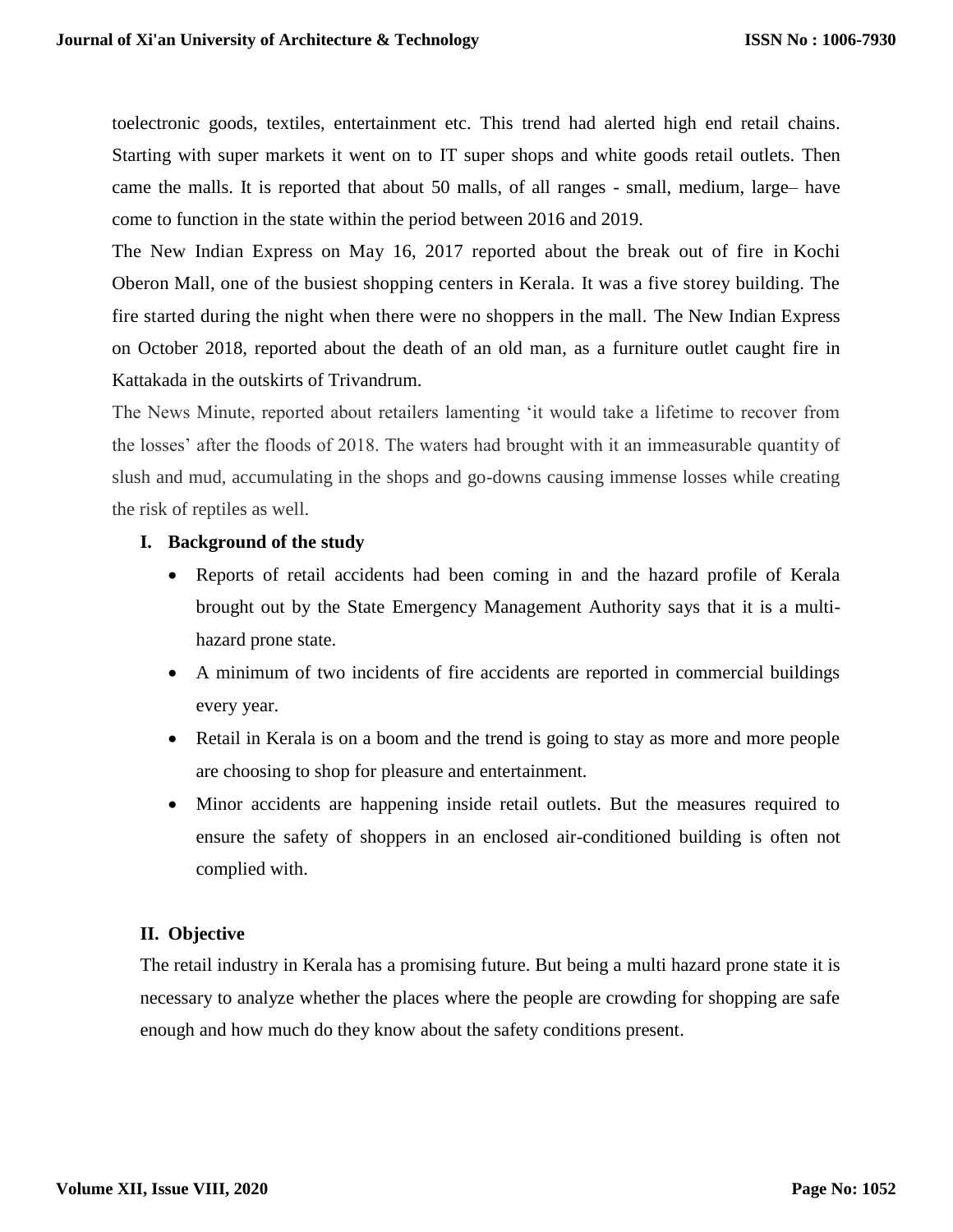#### **III.Methodology.**

#### **4.1. Scope.**

The research paper is based on the study conducted inthreedistricts of Kerala namely Kottayam, Kochi and Thrissur. The descriptive analysis covered different aspectsof the retail outlets like types, physical location, features of the location near the outlet, tenure of the building, whether the outlet is in an independent building, in which floor the outlet is functioning and the spread of the outlet. Data is also collected about the gender, age, education, location and income of the people who responded for the study. The study should be helpful as it tries to bring out the relevance of customer awareness about 'the condition of the building as related to their safe shopping. The data included published information and also primary data collected from the field using survey method. Published secondary data included the newspaper reports, internet sites, articles in journals and publications by Kerala State Emergency Management Authority.Primary data was collected from both the retail outlets and consumers using interview schedule. Sample study was conducted in ten retail outlets. Theshops which are functioning in an enclosed, air-conditioned environment, offering the self-service facility and which can be termed as a new generation outlet were chosen for the study. The hypothesis wasbased on the assumption thatthe there is no relationship between the structure of the building and the awareness of the customers regarding the need for safe shopping.

## **4.2 Data Description**

Data was collected about the profile of the respondents, which included the area where they preferred to do their shopping, gender, age education, occupation, location and annual income. The descriptive analysis of the same is presented in Table No. 4.1. Data was also collected about the socio-demographic profile of the retailers which is presented in Table No. 4.2

#### **4.2.2 Descriptive Analysis of the sample retail outlets.**

Table No. 4.1 shows that the study was conducted in the municipal corporation area of three central districts of Kerala i.e. Kottayam, Kochi and Thrissur. A total of 530 respondents were approached. 60.75% of the respondents (322) were male whereas 39.25% of the respondents (208) were female.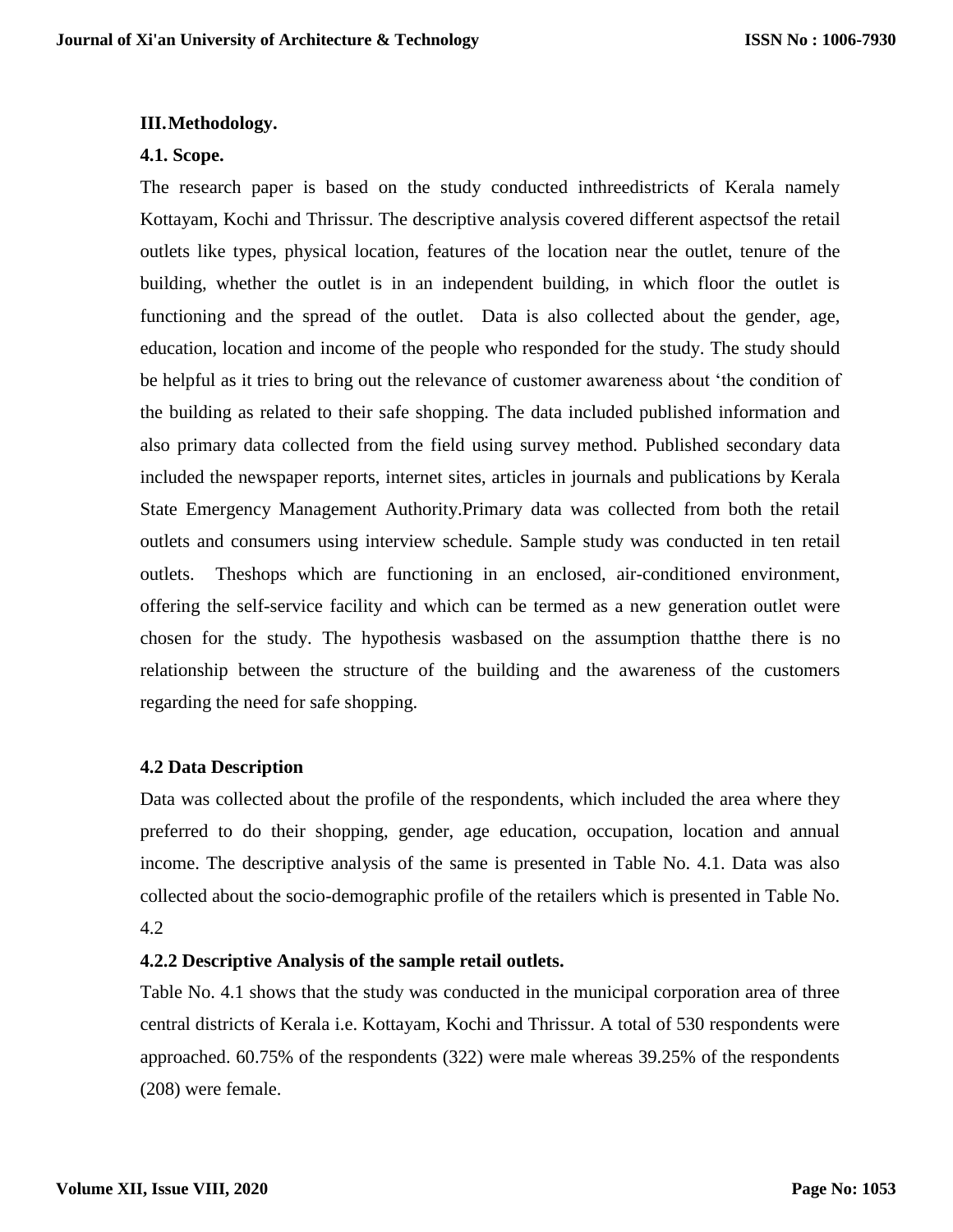The data further shows that about 58.68% of the respondents (311) are of the age group 10 to 30. So most of the people visiting the new generation retail outlets are either teenagers or young adults. This is followed by people between the age group of 30 and 40 which forms 21.51% (114) of the sample.

Majority of the respondents are degree holders, 36.98% (196 no.s), followed by 12<sup>th</sup> qualified people 21.51% (114 no.s). This supplements the information that majority of the respondents are teenagers or young adults.

44.53% of the respondents (236) are working in the private sector while 28.87% (153) are self-employed. Majority of the respondents (44.91% or 238 no.s) are from urban areas while 28.49% (151no.s) are from semi urban areas followed by 26.6% (141 no.s) from rural areas.

Data about the annual income of the respondents showed that 52.64% of the people (279 no.s) are having income between Rs 60,000/- and Rs 400,000/- per annum. 26.04% (138)are having less than Rs 60,000/- which supplements the information that most of them are either teenagers or young adults who are starting on their career, and 17.17% (91 no.s) are having more than Rs 400,000/- annual income.

| <b>Profile of</b>  |                          | Kottayam         | Kochi          | <b>Thrissur</b> | <b>Total</b>   |            |  |
|--------------------|--------------------------|------------------|----------------|-----------------|----------------|------------|--|
| the<br>respondents | <b>Particulars</b>       | <b>Frequency</b> | Frequency      | Frequency       | Frequency      | Percentage |  |
| <b>Area</b>        | Municipal<br>Corporation | 150              | 210            | 170             | 530            | 100.00%    |  |
|                    | <b>Total</b>             | 150              | 210            | 170             | 530            | 100.00%    |  |
|                    | Male                     | 119              | 79             | 124             | 322            | 60.75%     |  |
| <b>Gender</b>      | Female                   | 31               | 131            | 46              | 208            | 39.25%     |  |
|                    | No response              | $\overline{0}$   | $\overline{0}$ | $\overline{0}$  | $\theta$       | 0.00%      |  |
|                    | <b>Total</b>             | 150              | 210            | 170             | 530            | 100.00%    |  |
|                    | < 10                     | $\overline{0}$   | $\overline{0}$ | $\overline{2}$  | $\overline{2}$ | 0.38%      |  |
| Age                | $10-20$                  | 67               | $\overline{2}$ | 88              | 157            | 29.62%     |  |
|                    | $20 - 30$                | 47               | 79             | 28              | 154            | 29.06%     |  |

**Table No. 4.1 Descriptive Analysis of Respondents**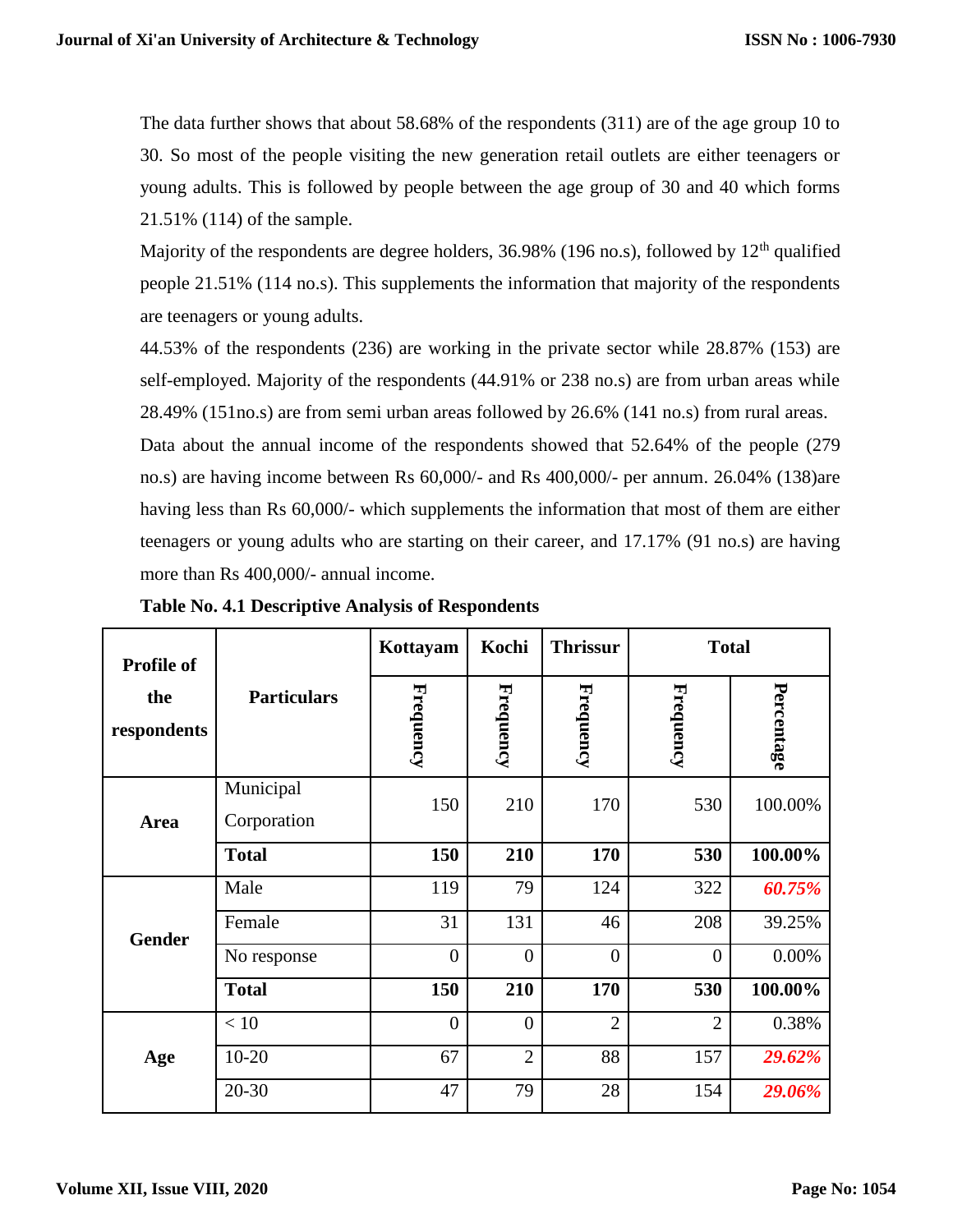|                                | 30-40               | 24               | 67           | 23               | 114 | 21.51%  |
|--------------------------------|---------------------|------------------|--------------|------------------|-----|---------|
|                                | 40-50               | 5                | 26           | 21               | 52  | 9.81%   |
|                                | 50-60               | $\overline{3}$   | 21           | 6                | 30  | 5.66%   |
|                                | 60-70               | $\overline{0}$   | 12           | $\boldsymbol{0}$ | 12  | 2.26%   |
|                                | No response         | $\overline{4}$   | 3            | $\overline{2}$   | 9   | 1.70%   |
|                                | <b>Total</b>        | 150              | 210          | 170              | 530 | 100.00% |
|                                | $<$ SSLC            | $\overline{4}$   | 19           | 16               | 39  | 7.36%   |
|                                | <b>SSLC</b>         | 8                | 13           | 39               | 60  | 11.32%  |
|                                | 12TH                | 57               | 26           | 31               | 114 | 21.51%  |
| <b>Education</b>               | <b>DEGREE</b>       | 52               | 64           | 80               | 196 | 36.98%  |
|                                | Post-Graduation     | 21               | 57           | $\overline{2}$   | 80  | 15.09%  |
|                                | Professional        | 8                | 30           | $\overline{2}$   | 40  | 7.55%   |
|                                | No response         | $\overline{0}$   | $\mathbf{1}$ | $\overline{0}$   | 1   | 0.19%   |
|                                | <b>Total</b>        | 150              | 210          | 170              | 530 | 100.00% |
|                                | Govt. Employee      | 25               | 16           | 27               | 68  | 12.83%  |
|                                | Private Employee    | 57               | 118          | 61               | 236 | 44.53%  |
|                                | Self Employed       | 67               | 39           | 47               | 153 | 28.87%  |
| Occupation                     | Retired             | $\mathbf{1}$     | $\mathbf{0}$ | 9                | 10  | 1.89%   |
|                                | Student             | $\boldsymbol{0}$ | 10           | 10               | 20  | 3.77%   |
|                                | House wife          | $\boldsymbol{0}$ | 24           | $\overline{4}$   | 28  | 5.28%   |
|                                | No response         | $\boldsymbol{0}$ | 3            | 12               | 15  | 2.83%   |
|                                | <b>Total</b>        | 150              | 210          | 170              | 530 | 100.00% |
|                                | Rural               | 61               | 41           | 39               | 141 | 26.60%  |
| Location                       | Urban               | 66               | 113          | 59               | 238 | 44.91%  |
|                                | Semi Urban          | 23               | 56           | 72               | 151 | 28.49%  |
|                                | <b>Total</b>        | 150              | 210          | 170              | 530 | 100.00% |
|                                | < 60,000            | 69               | 18           | 51               | 138 | 26.04%  |
| <b>Annual</b><br><b>Income</b> | $60,001 - 100,000$  | 38               | 43           | 17               | 98  | 18.49%  |
|                                | $100,001 - 200,000$ | 8                | 46           | 21               | 75  | 14.15%  |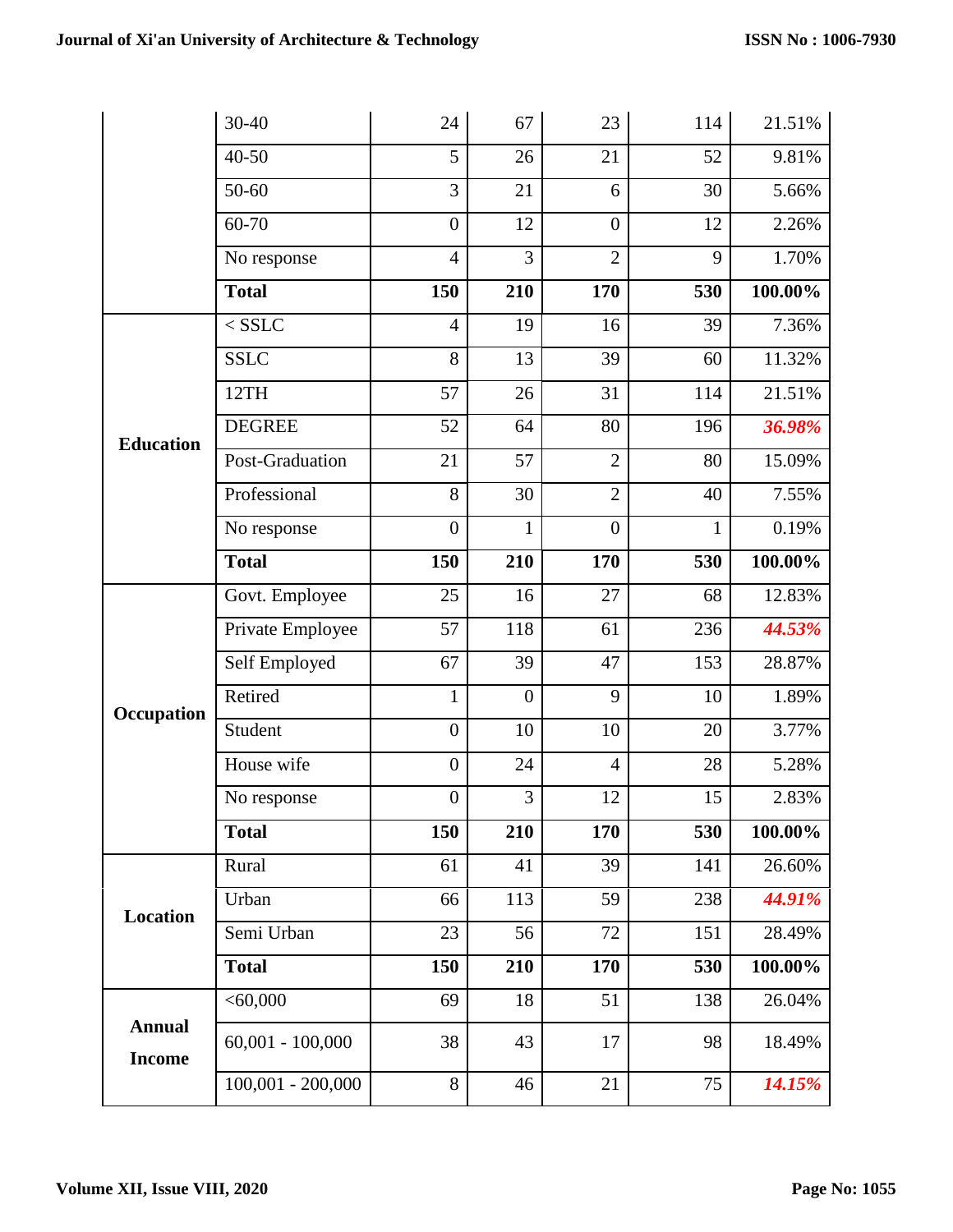| $200,001 - 400,000$ | 25  | 37           | 44  | 106 | 20.00%  |
|---------------------|-----|--------------|-----|-----|---------|
| >400,001            | O   | 59           | 24  | 91  | 17.17%  |
| No response         | ∠   | $\mathbf{r}$ | 13  | 22  | 4.15%   |
| <b>Total</b>        | 150 | 210          | 170 | 530 | 100.00% |

Data was also collected on the profile of the retail outlets. All the outlets were functioning in the municipal corporation limits. 45.28% (24 no.s) of the outlets were specialty stores followed by 15 super markets (28.30%), 4 hyper markets (7.55%) and 18.87% other kind of outlets (10 no.s) which may include outlets inside malls also.

45.28% (24no.s) of the outlets are situated in market or shopping centers followed by 15.09% (8 no.s) of outlets located in industrial areas. Regarding the nature of the surrounding environment, 22.645 (12no.s) of the outlets are situated in low-lying areas, whereas 5.66% (3 no.s) are in marshy lands.

Regarding the presence of natural/man-made features in the immediate neighbourhood, 52.84% of the outlets (28 no.s) are either near a river or a lake or in the immediate vicinity of the same. 24.52% (13no.s) are near a factory or any other manufacturing complex while 6 outlets (11.32%) are near an ocean.

75.47% (40 outlets) of the outlets are functioning in an independent building while 24.53% (13 no.s) are running as part of a building. 30.19% (16 no.s) of the outlets are functioning in buildings which are 6 to 10 years old. 26.42% of the outlets are in building which are 1 to 5 years old, 16.98% (9 no.s) are in buildings which are more than 20 years old and 15.09% of the outlets are in buildings which are  $16 - 20$  years old. 11.32% (6 no.s) of the outlets exists in buildings which are between 11 and 15 years old. Of the 24.53% of the outlets which are functioning as part of another building 16.98% (9 no.s) of the outlets are in the ground floor and 7.55% (4 no.s) of the outlets are in between 1 to 3 floors.

37.74% (20 no.s) of the outlets are spread over in just 1 floor. 33.96% (18 no.s) and spread over in 2 floors, 13.21% (7 no.s) are in 3 floors, 11.32% (6 no.s) are spread over 4 floors and 3.77% (2 no.s) are spread over more than 4 floors.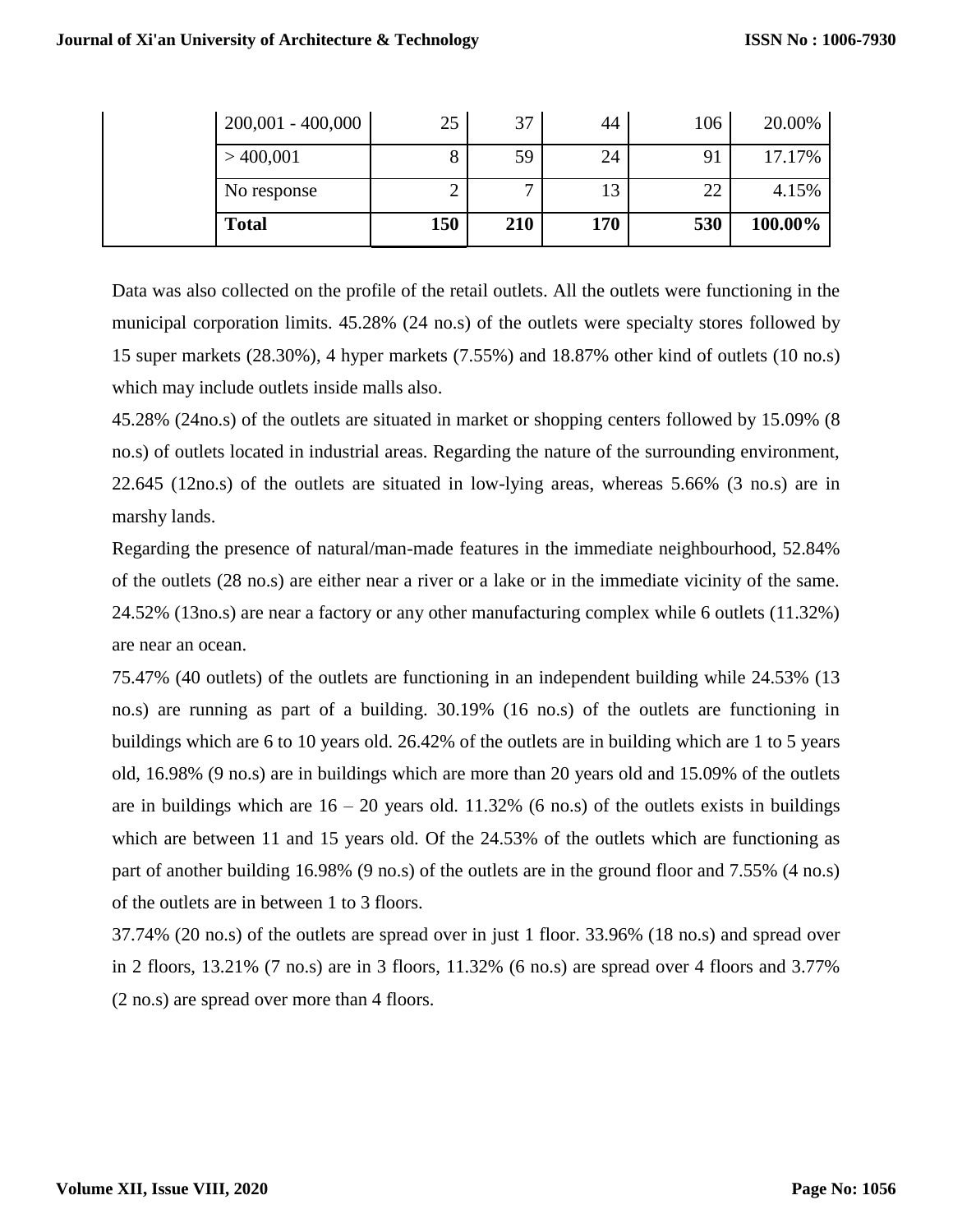| Profile of the        |                         | Kottayam         | Kochi            | <b>Thrissur</b>  | <b>Total</b>     |            |
|-----------------------|-------------------------|------------------|------------------|------------------|------------------|------------|
| retail outlets        | <b>Particulars</b>      | <b>Frequency</b> | Frequency        | Frequency        | Frequency        | Percentage |
|                       | Municipal               |                  |                  |                  |                  |            |
| <b>Sample</b>         | Corporation             | 15               | 21               | 17               | 53               | 100.00%    |
|                       | <b>Total</b>            | 15               | 21               | 17               | 53               | 100.00%    |
|                       | <b>Department Store</b> | $\bf{0}$         | $\boldsymbol{0}$ | $\bf{0}$         | $\overline{0}$   | $0.00\%$   |
|                       | Super market            | $\overline{2}$   | 3                | 10               | 15               | 28.30%     |
|                       | Hyper market            | $\overline{2}$   | $\boldsymbol{0}$ | $\overline{2}$   | $\overline{4}$   | 7.55%      |
| <b>Type of retail</b> | <b>Specialty Store</b>  | 6                | 13               | 5                | 24               | 45.28%     |
| outlet                | <b>Discount Store</b>   | $\overline{0}$   | $\boldsymbol{0}$ | $\overline{0}$   | $\boldsymbol{0}$ | $0.00\%$   |
|                       | Co-operative Store      | $\overline{0}$   | $\boldsymbol{0}$ | $\overline{0}$   | $\overline{0}$   | $0.00\%$   |
|                       | Any Other               | 5                | 5                | $\overline{0}$   | 10               | 18.87%     |
|                       | <b>Total</b>            | 15               | 21               | 17               | 53               | 100.00%    |
|                       | Residential             | $\mathbf{1}$     | $\boldsymbol{0}$ | $\overline{0}$   | $\mathbf{1}$     | 1.89%      |
|                       | Industrial              | 5                | 3                | $\overline{0}$   | 8                | 15.09%     |
| The nature of         | Commercial/Business     | $\overline{2}$   | $\boldsymbol{0}$ | $\mathbf{1}$     | 3                | 5.66%      |
| the                   | Markets/Shopping        |                  |                  |                  |                  |            |
| neighborhood          | Centers                 | $\overline{2}$   | 9                | 13               | 24               | 45.28%     |
|                       | Not applicable          |                  |                  |                  |                  |            |
|                       | (other)                 | 5                | 9                | 3                | 17               | 32.08%     |
|                       | <b>Total</b>            | 15               | 21               | 17               | 53               | 100.00%    |
|                       | Low Lying               | 3                | $\overline{4}$   | 5                | 12               | 22.64%     |
|                       | Hilly/Mountainous       | $\overline{0}$   | $\boldsymbol{0}$ | $\overline{0}$   | $\boldsymbol{0}$ | $0.00\%$   |
| The nature of         | Marshy                  | $\overline{0}$   | $\overline{3}$   | $\overline{0}$   | $\overline{3}$   | 5.66%      |
| the                   | Subject to              |                  |                  |                  |                  |            |
| surrounding           | vandalism/Riots         | $\boldsymbol{0}$ | $\boldsymbol{0}$ | $\boldsymbol{0}$ | $\boldsymbol{0}$ | $0.00\%$   |
| environment           | Not applicable          | $\mathbf{1}$     | 3                | $\overline{0}$   | $\overline{4}$   | 7.55%      |
|                       | Any Other               | 11               | 11               | 12               | 34               | 64.15%     |
|                       | <b>Total</b>            | 15               | 21               | 17               | 53               | 100.00%    |

**Table No. 4.2 Profile of the Retail Outlets**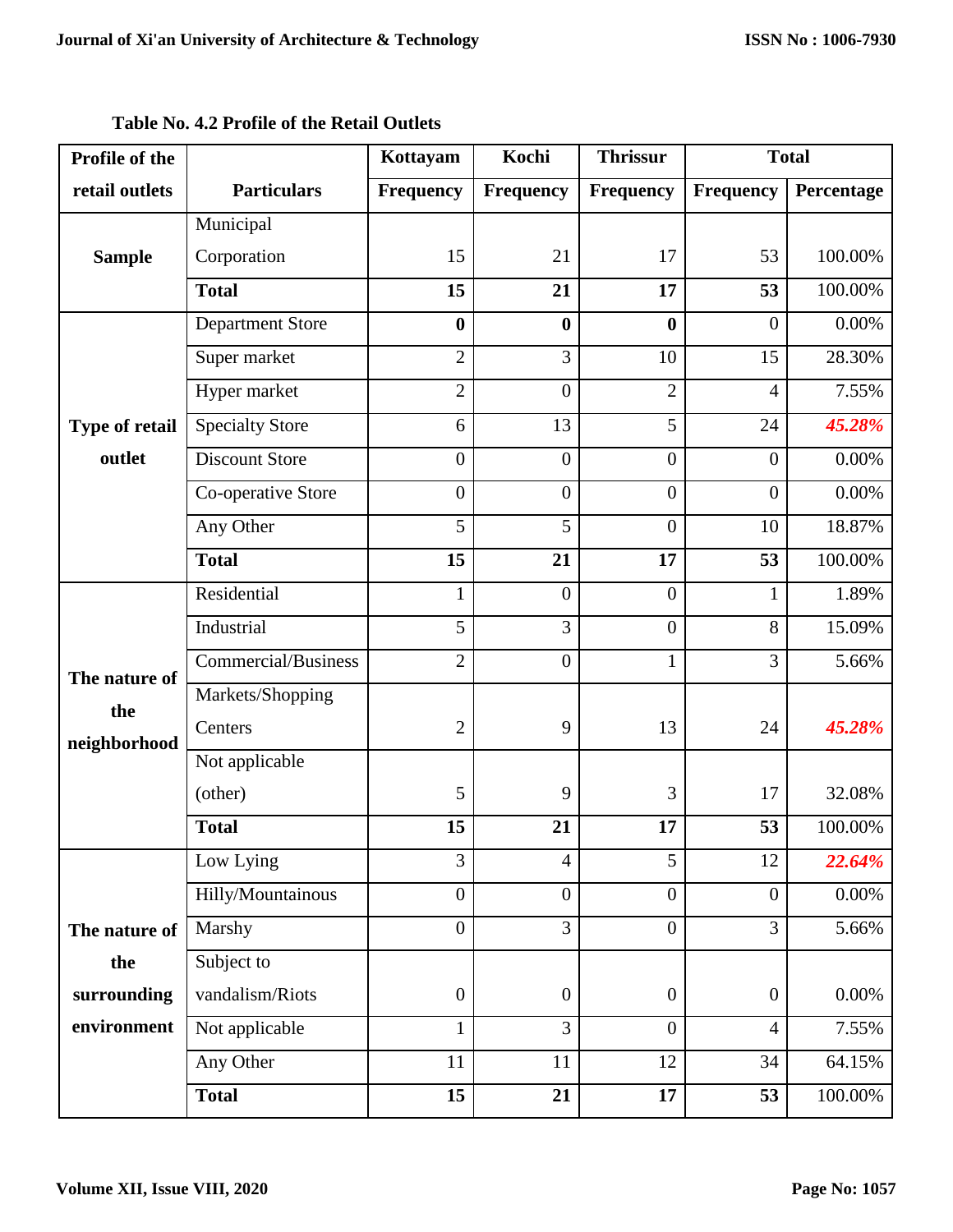|                      | River                       |                | 7                | 6                | 14               | 26.42%   |
|----------------------|-----------------------------|----------------|------------------|------------------|------------------|----------|
| Natural/man          | Ocean                       | $\overline{0}$ | $\overline{4}$   | $\overline{2}$   | 6                | 11.32%   |
| made                 | Lake                        | $\mathbf{0}$   | 5                | 9                | 14               | 26.42%   |
| features in<br>the   | Factory                     | 13             | $\boldsymbol{0}$ | $\boldsymbol{0}$ | 13               | 24.52%   |
| immediate            | Airport                     | $\mathbf{0}$   | 3                | $\mathbf{0}$     | 3                | 5.66%    |
| neighborhood         | None                        | $\mathbf{1}$   | $\overline{2}$   | $\mathbf{0}$     | $\overline{3}$   | 5.66%    |
|                      | <b>Total</b>                | 15             | 21               | 17               | 53               | 100.00%  |
|                      | <b>Independent Building</b> | 14             | 13               | 13               | 40               | 75.47%   |
| <b>Building</b>      | Part of another             |                |                  |                  |                  |          |
| <b>Condition</b>     | building                    | $\mathbf{1}$   | 8                | $\overline{4}$   | 13               | 24.53%   |
|                      | <b>Total</b>                | 15             | 21               | 17               | 53               | 100.00%  |
|                      | $1-5$ years                 | $\overline{7}$ | 6                | $\mathbf{1}$     | 14               | 26.42%   |
|                      | 6-10 years                  | $\overline{7}$ | 6                | 3                | 16               | 30.19%   |
| <b>Tenure of the</b> | $11-15$ years               | $\mathbf{1}$   | $\boldsymbol{0}$ | 5                | 6                | 11.32%   |
| building             | $16-20$ years               | $\mathbf{0}$   | 6                | $\overline{2}$   | 8                | 15.09%   |
|                      | $>20$ years                 | $\mathbf{0}$   | 3                | 6                | 9                | 16.98%   |
|                      |                             |                |                  |                  |                  |          |
|                      | <b>Total</b>                | 15             | 21               | 17               | 53               | 100.00%  |
|                      | <b>Ground Floor</b>         | $\overline{0}$ | 6                | 3                | 9                | 16.98%   |
|                      | 1-3 floors                  | $\mathbf{1}$   | $\overline{3}$   | $\mathbf{0}$     | $\overline{4}$   | 7.55%    |
| Part of              | 4 floor or above            | $\mathbf{0}$   | $\boldsymbol{0}$ | $\mathbf{0}$     | $\boldsymbol{0}$ | $0.00\%$ |
| another              | Not applicable              |                |                  |                  |                  |          |
| building-            | (Independent                |                |                  |                  |                  |          |
| <b>Which floor</b>   | Building)                   | 14             | 12               | 14               | 40               | 75.47%   |
|                      | <b>Total</b>                | 15             | 21               | 17               | 53               | 100.00%  |
|                      | 1 floor                     | $\mathbf{1}$   | 5                | 14               | $20\,$           | 37.74%   |
|                      | 2 floors                    | $\overline{7}$ | 11               | $\mathbf{0}$     | 18               | 33.96%   |
| The spread           | 3 floors                    | $\overline{2}$ | $\overline{2}$   | 3                | $\overline{7}$   | 13.21%   |
| over of the          | 4 floors                    | 3              | 3                | $\mathbf{0}$     | 6                | 11.32%   |
| outlet               | $>$ 4 floors                | $\overline{2}$ | $\boldsymbol{0}$ | $\mathbf{0}$     | $\overline{2}$   | 3.77%    |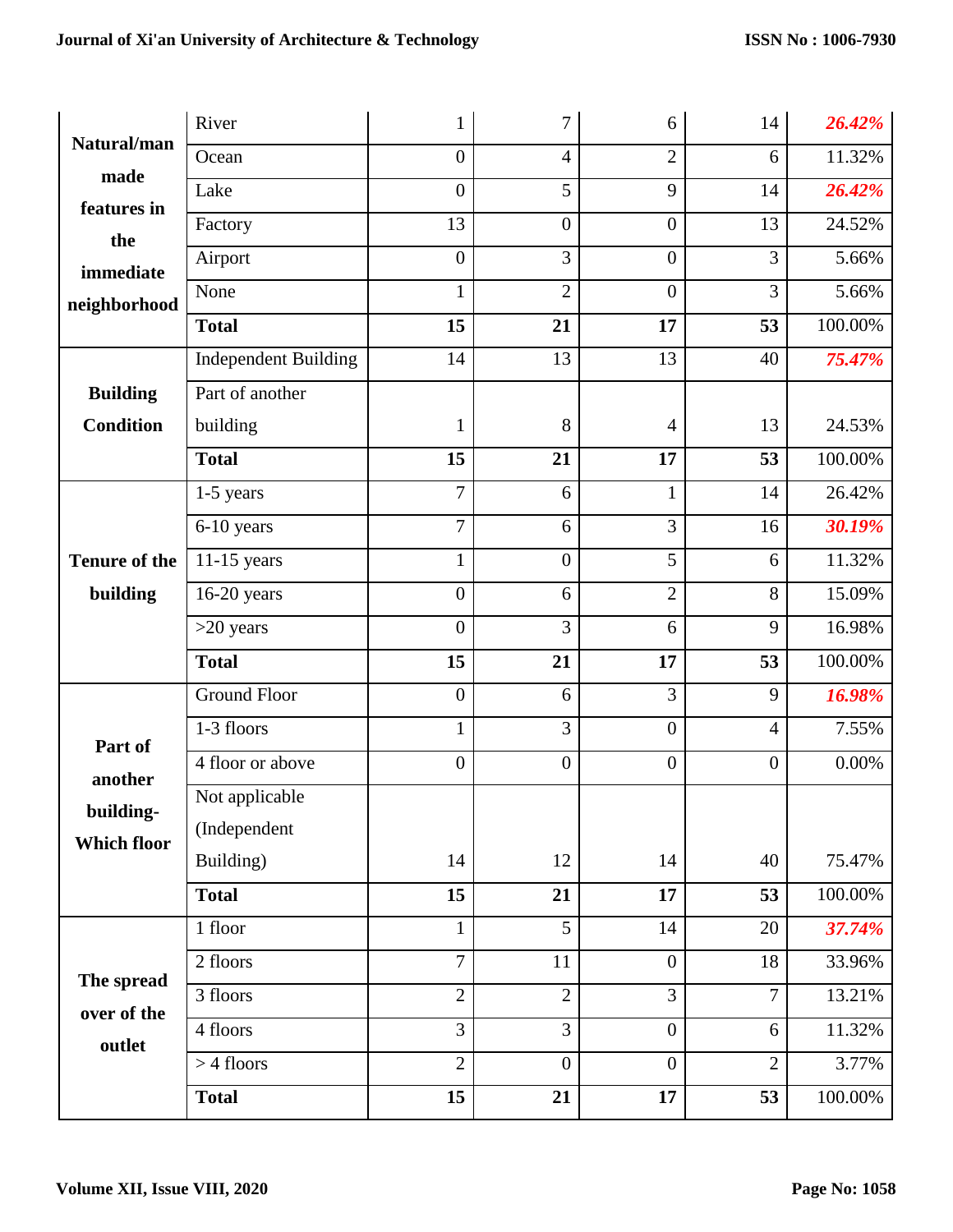# **IV.Hypothesis**

H°: The time spend by a customer for shopping does not depend on the safety measures as related to the structure of the outlet.

## **V. Analysis**

Kruskall- Wallis H Test (Reason for choosing an outlet and time spend for shopping)

Kruskal- Wallis H Test, or One Way ANOVA on ranks is a rank based (non-parametric) test used to checkfor any statistically significant difference between two or more groups of an independent variable on an actual dependent or continuous variable. In this research it is used to testfor any statistically significant differences between the times spend for shopping and the reason for choosing an outlet. It should help to know to whether the structure of the building and its physical settings has any influence on a customer's selection of retail outlet.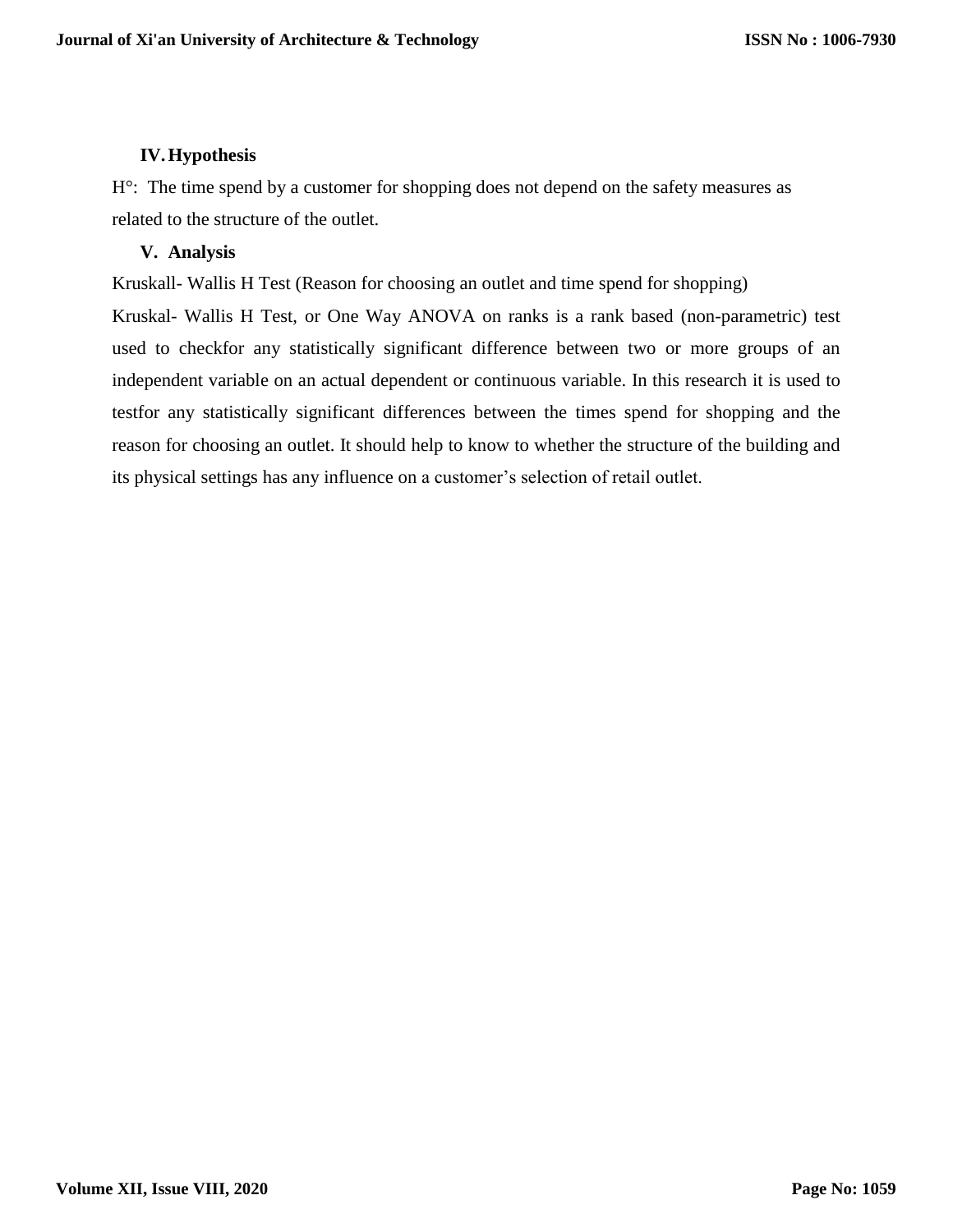|                                                    | spend for shopping) |                |            |            |            |                 |  |
|----------------------------------------------------|---------------------|----------------|------------|------------|------------|-----------------|--|
|                                                    | Kottayam            |                |            | Kochi      |            | <b>Thrissur</b> |  |
| <b>K W H test</b>                                  | Chi-Square          | P<br>value     | Chi-Square | P<br>value | Chi-Square | P value         |  |
| Spacious parking area                              | 12.276              | 0.006          | 4.813      | 0.09       | 1.98       | 0.372           |  |
| <b>Spacious aisles</b>                             |                     |                | 18.44      |            |            |                 |  |
|                                                    | 10.558              | 0.014          | 9          | $\bf{0}$   | 1.469      | 0.48            |  |
| <b>Spacious corridors</b>                          | 7.156               | 0.067          | 6.414      | 0.093      | 0.44       | 0.803           |  |
| <b>Friendly and helpful</b>                        |                     |                |            |            |            |                 |  |
| customer service assistants                        | 14.99               | 0.002          | 6.586      | 0.086      | 0.799      | 0.671           |  |
| <b>Clearly marked</b>                              |                     |                |            |            |            |                 |  |
| departments                                        | 6.172               | 0.104          | 7.893      | 0.019      | 0.86       | 0.65            |  |
| <b>Child care assistance</b>                       | 24.734              | $\overline{0}$ | 1.928      | 0.587      | 5.061      | 0.08            |  |
| <b>Presence of disaster care</b>                   |                     |                | 11.90      |            |            |                 |  |
| equipment.                                         | 22.849              | $\overline{0}$ | 1          | 0.008      | 1.681      | 0.431           |  |
| <b>Presence of trained</b><br>disaster care staff. | 3.656               | 0.301          | 1.928      | 0.587      | 2.107      | 0.349           |  |
| <b>Presence of a mechanical</b><br>air system.     | 9.51                | 0.023          | 1.95       | 0.377      | 5.318      | 0.07            |  |
| Good lighting on the shop                          |                     |                |            |            |            |                 |  |
| floor, back area and<br>shopping area.             | 3.462               | 0.326          | 6.691      | 0.035      | 1.72       | 0.423           |  |
| Continuous mopping.                                | 0.8                 | 0.849          | 6.097      | 0.107      | 3.199      | 0.202           |  |
| <b>Security check before</b>                       |                     |                |            |            |            |                 |  |
| entry.                                             | 0.318               | 0.957          | 5.869      | 0.053      | 1.745      | 0.418           |  |
| Multiple entry points.                             |                     |                | 14.17      |            |            |                 |  |
|                                                    | 1.843               | 0.606          | 3          | 0.001      | 4.018      | 0.134           |  |
| Multiple exit points.                              | 1.847               | 0.605          | 6.294      | 0.043      | 2.084      | 0.353           |  |
| <b>Mapping of all emergency</b>                    |                     |                |            |            |            |                 |  |
| exits.                                             | 5.264               | 0.153          | 6.201      | 0.102      | 1.925      | 0.382           |  |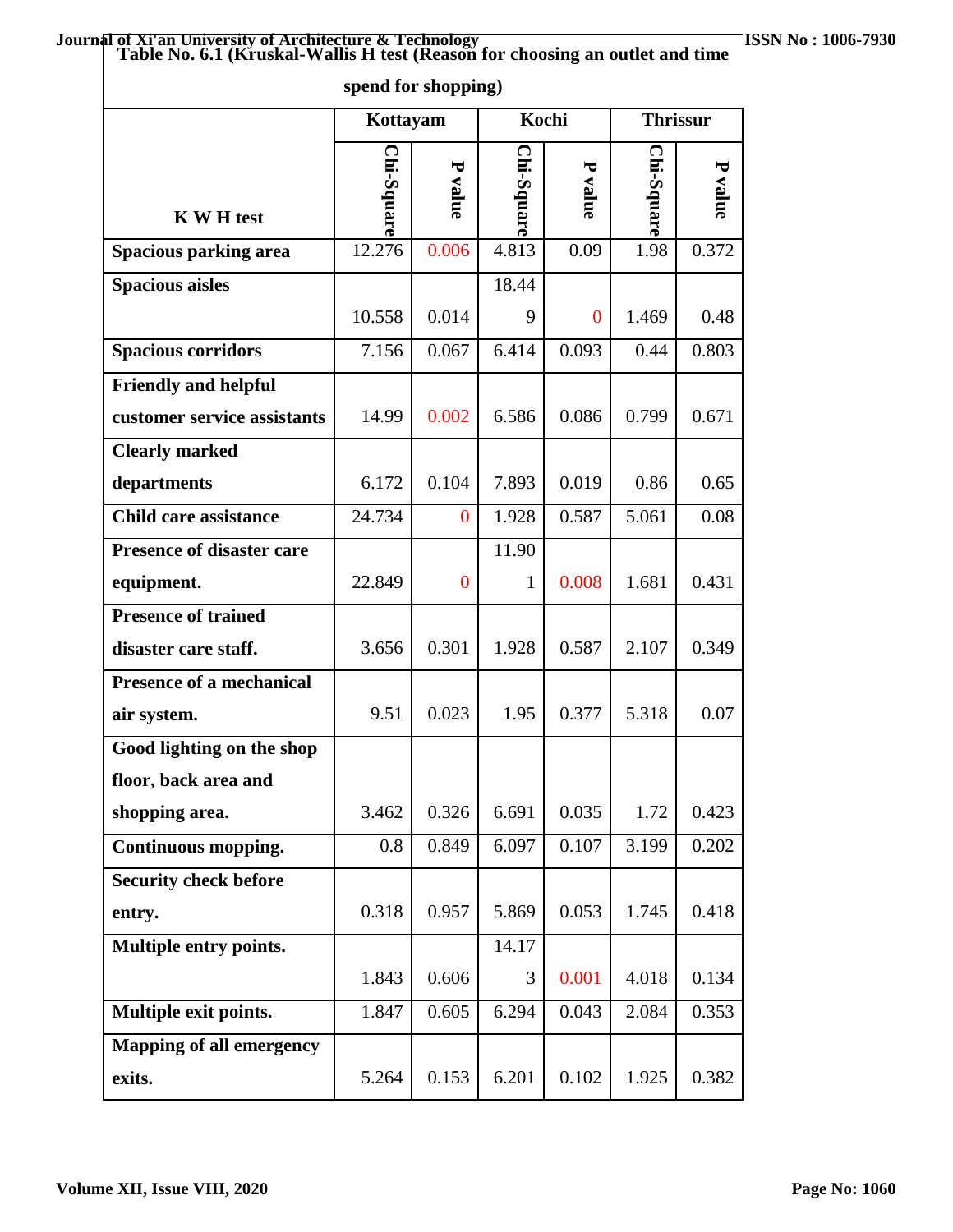| <b>Warning of emergency</b>        |       |       |       |       |       |       |
|------------------------------------|-------|-------|-------|-------|-------|-------|
| situations.                        | 7.896 | 0.048 | 4.345 | 0.227 | 1.81  | 0.405 |
| <b>Presence of alarm systems</b>   |       |       |       |       |       |       |
| that could be used by the          |       |       |       |       |       |       |
| customers.                         | 7.365 | 0.061 | 3.865 | 0.276 | 1.808 | 0.405 |
| <b>Notification of precautions</b> |       |       |       |       |       |       |
| to be taken in case of             |       |       |       |       |       |       |
| emergency.                         | 1.961 | 0.581 | 4.645 | 0.2   | 3.338 | 0.188 |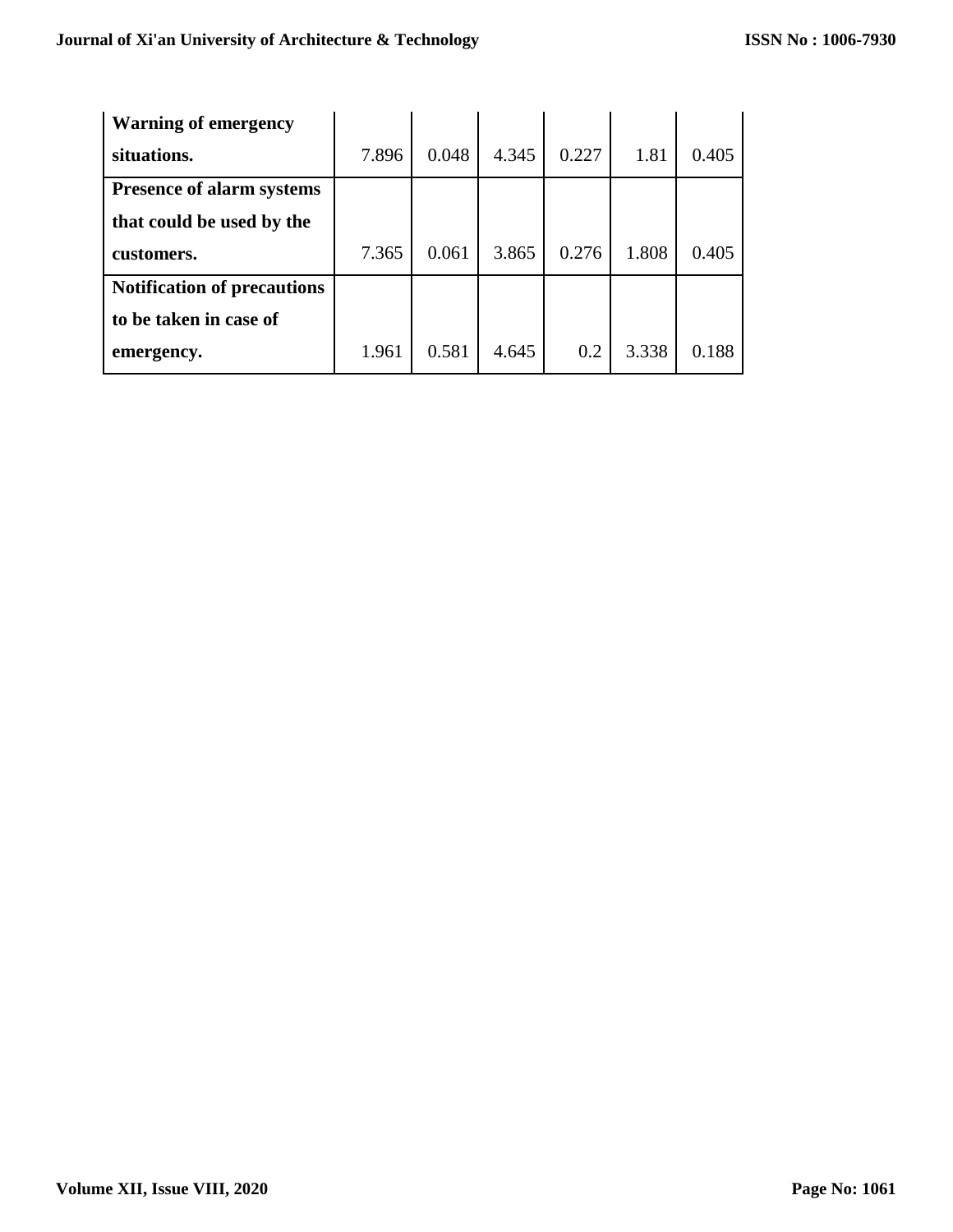Table No. 6.1 show the consolidated results of the test with the Chi-Square values and the pvalues. The different reasons with respect to the structure of the building, based on which the customer was studied on his shopping preference included the following,

| Parking area                                 |  |  |  |  |  |  |
|----------------------------------------------|--|--|--|--|--|--|
| Aisles                                       |  |  |  |  |  |  |
| Corridors                                    |  |  |  |  |  |  |
| Presence of good service assistants          |  |  |  |  |  |  |
| Clearly demarcated departments               |  |  |  |  |  |  |
| Presence of good, professional child care.   |  |  |  |  |  |  |
| Disaster care equipment                      |  |  |  |  |  |  |
| Disaster care staff                          |  |  |  |  |  |  |
| Mechanical air system                        |  |  |  |  |  |  |
| Lighting                                     |  |  |  |  |  |  |
| Presence of continuous mopping facility      |  |  |  |  |  |  |
| Security check                               |  |  |  |  |  |  |
| Multiple entry and exit points               |  |  |  |  |  |  |
| Mapping of emergency exits points            |  |  |  |  |  |  |
| Warning in case of an emergency              |  |  |  |  |  |  |
| Alarms to be used by the customers           |  |  |  |  |  |  |
| Written<br>Notification<br>of<br>Oral<br>and |  |  |  |  |  |  |

precautions that are to be taken in case of any emergency.

According to Table No. 6.1, the customers of Kottayam are attracted by spacious parking area (p value 0.006), the existence of Friendly and helpful customer care staff (p value 0.002), child care assistance (p value 0.000), presence of disaster care equipment (p value 0.000) does influence the customer's time spent inside the retail outlet. Since the p-value is less that the significance level the null hypothesis is rejected for the above attributes But the rest of the attributes like spacious aisles (p value 0.14), spacious corridors (p value 0.067), clearly marked departments(p value 0.430), trained disaster care staff (p value 0.301),mechanical air (p value 0.023), good lighting in the shop floor and other areas (p value 0.326), continuous mopping (p value 0.849), security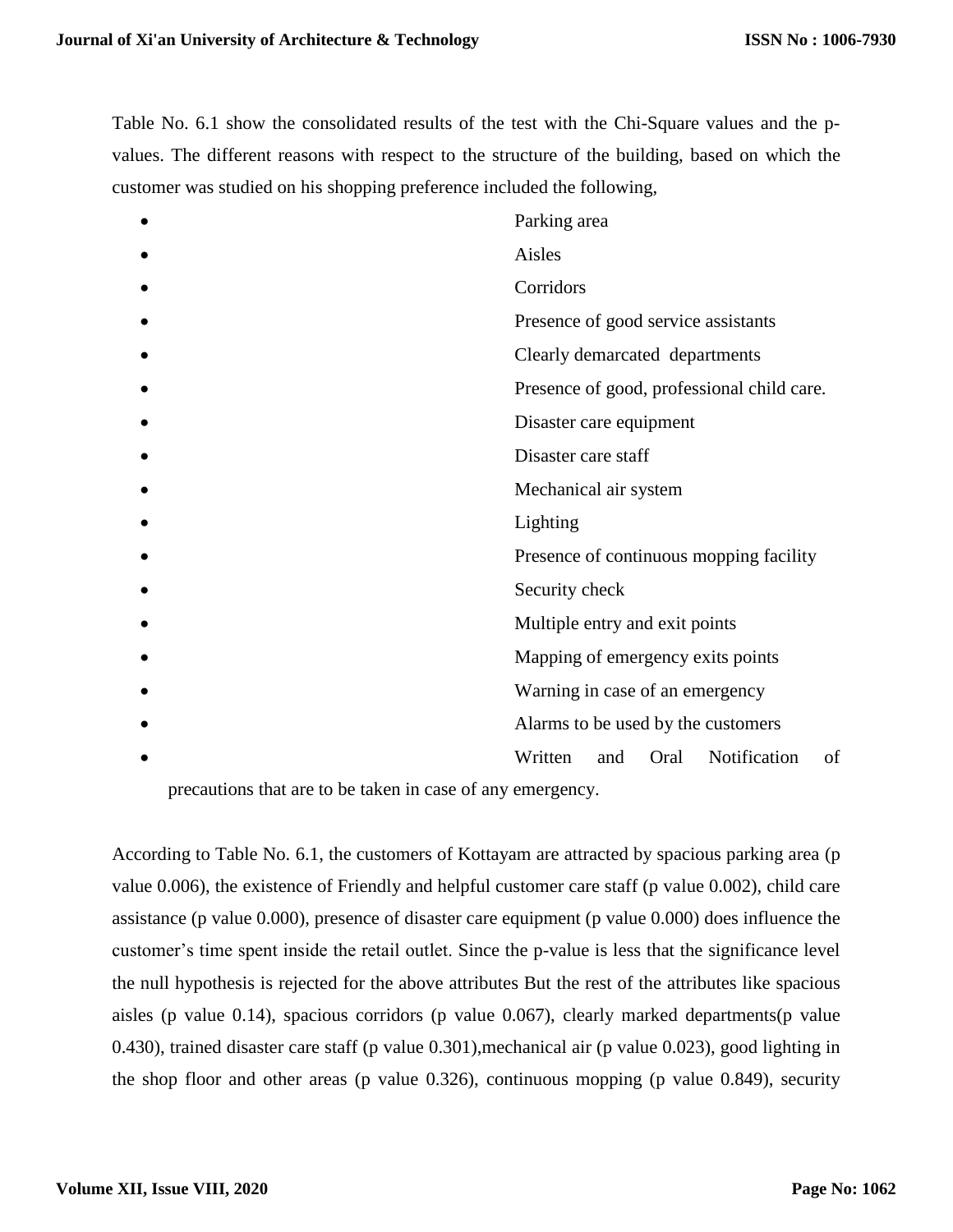check before entry (p value 0.957), multiple entry points (p value 0.606), , multiple exit points (p value 0.605), mapping of all emergency exits (p value 0.153), warning of emergency situations (p value 0.148), presence of alarm systems that could be used by the customers (p value 0.001) and notification of precautions to be taken in case of emergency (p value 0.581) do not have any influence on the customer for his time spent inside the retail outlet as the p-values are more than the significant level and the null hypothesis is accepted.

Table No. 6.1 also show the response of customers in Kochi. The respondents are not influenced by spacious parking area (p value 0.090),spacious corridors (p value 0.093), friendly and helpful staff (p value 0.086), clearly marked departments(p value 0.019), child care (p value 0.587), trained disaster care staff (p value 0.587), presence of mechanical air system (p value 0.377), good lighting (p value 0.035), mopping (p value 0.107), security check (p value 0.053), presence of multiple exit points (p value 0.043), mapping emergency exits (p value 0.102), warning of emergency situations (p value 0.227), alarm systems for the use of customers (p value 0.276) and notification of precautions to be taken in an emergency situation (p value 0.200) because the pvalues are more than the significant level and so the null hypothesis is accepted. However the outlets with spacious aisles (p value 0.000), presence of disaster care equipment (p value 0.008)and existence of multiple entry points (p value 0.001) does affect the respondents choice in Kochi since the p-value is less than the level of significance and so, the null hypothesis is rejected.

The results of the respondents shopping preferences in Thrissur can also be seen in Table No. 6.1. The customers preference of shopping is not influenced by any of the attributes mentioned spacious parking area (p value 0.372), spacious aisles (p value 0.480) and corridors (p value 0.803), helpful customer care staff (p value 0.671), marked departments(p value 0.650), child care (p value 0.080), disaster care equipment (p value 0.431), trained disaster care staff (p value 0.5349, mechanical air system (p value 0.070), good lighting (p value 0.423), mopping (p value 0.202), security check on entry (p value 0.418), multiple entry points (p value 0.134), multiple exit points (p value 0.353), mapping of exits (p value 0.382), warning emergency situations (p value 0.405), alarm systems (p value 0.405) and notification of precautions to be taken (p value 0.188). As the p-values are more than the significant level and the null hypothesis is accepted.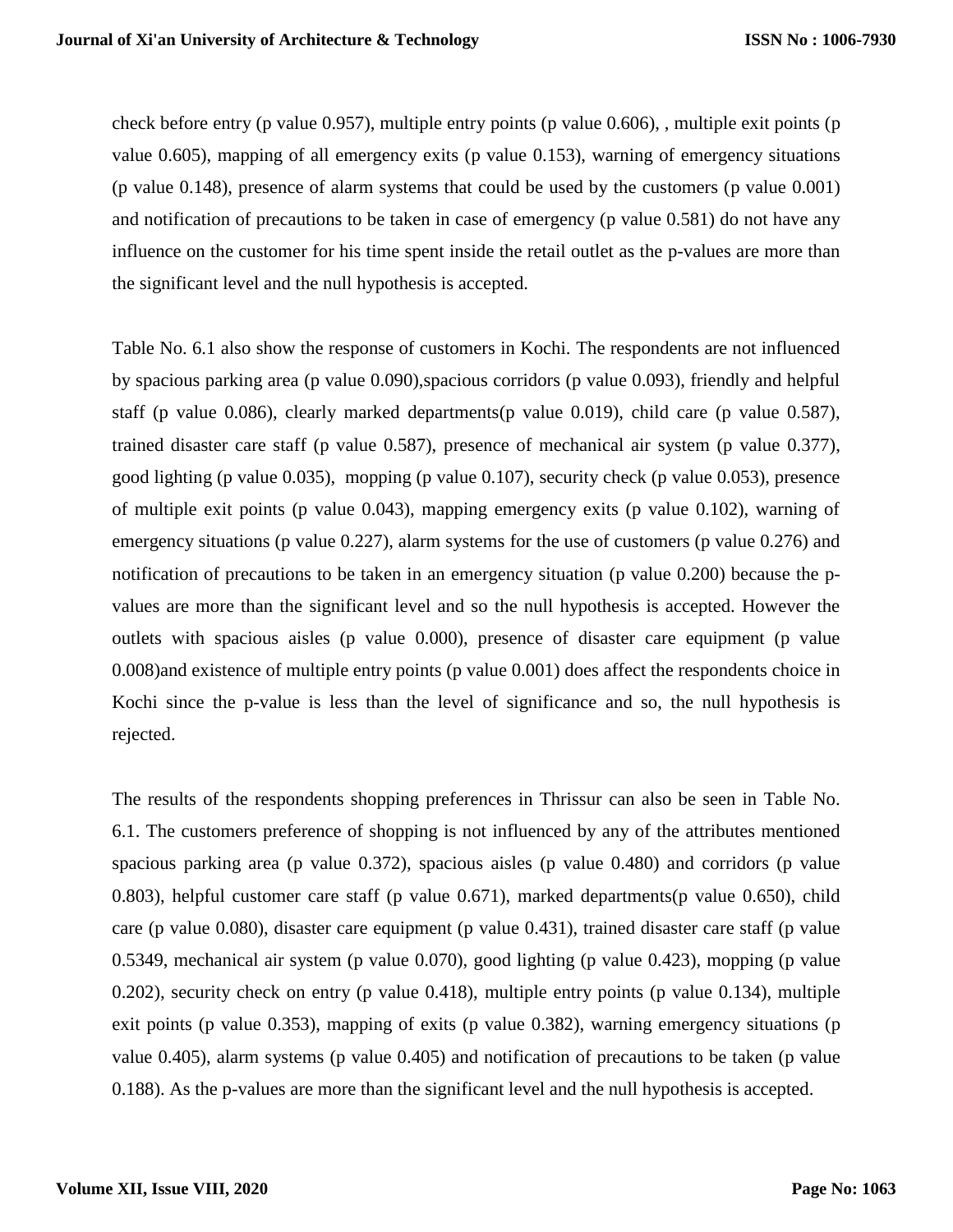| VI. | Interpretation                                                                              |
|-----|---------------------------------------------------------------------------------------------|
| 1.  | Presence of a Spacious parking area does                                                    |
|     | influence the shopping preference of customers in Kottayam but it fail to have any effect   |
|     | on the people of Kochi and Thrissur.                                                        |
| 2.  | The existence of spacious aisles in the                                                     |
|     | retail shop floor are of attraction to the respondents of Kochi but not for those of        |
|     | Kottayam and Thrissur.                                                                      |
| 3.  | Spacious corridors does not have any                                                        |
|     | effect in the shopping preference of the respondents                                        |
| 4.  | The existence of friendly and helpful                                                       |
|     | customer service assistants are of attraction to the customers of Kottayam, but fail to     |
|     | influence the respondents of Kochi and Thrissur.                                            |
| 5.  | retail outlet with clearly marked<br>A                                                      |
|     | departments is not of any attraction to any of the respondents                              |
| 6.  | Good child care assistance in the retail                                                    |
|     | outlet is preferred by the customers of Kottayam only                                       |
| 7.  | Disaster care equipment that can be used                                                    |
|     | by both employees and customers are preferred by the respondents of Kottayam and            |
|     | Kochi but not Thrissur.                                                                     |
| 8.  | None of the respondents have thought of                                                     |
|     | the presence of trained disaster care staff as a need for safe shopping                     |
| 9.  | A mechanical air system to keep the                                                         |
|     | atmosphere inside the outlet clean and germ free is not thought of as a preference for safe |
|     | shopping by any of the respondents.                                                         |
| 10. | The customers consider good lighting on                                                     |
|     | the shop floor, back area and shopping area as a service that does not affect their time    |
|     | spend inside an outlet.                                                                     |
| 11. | There is not influence for continuous                                                       |
|     | mopping or the existence of a clean hazard free floor in customers shopping preference.     |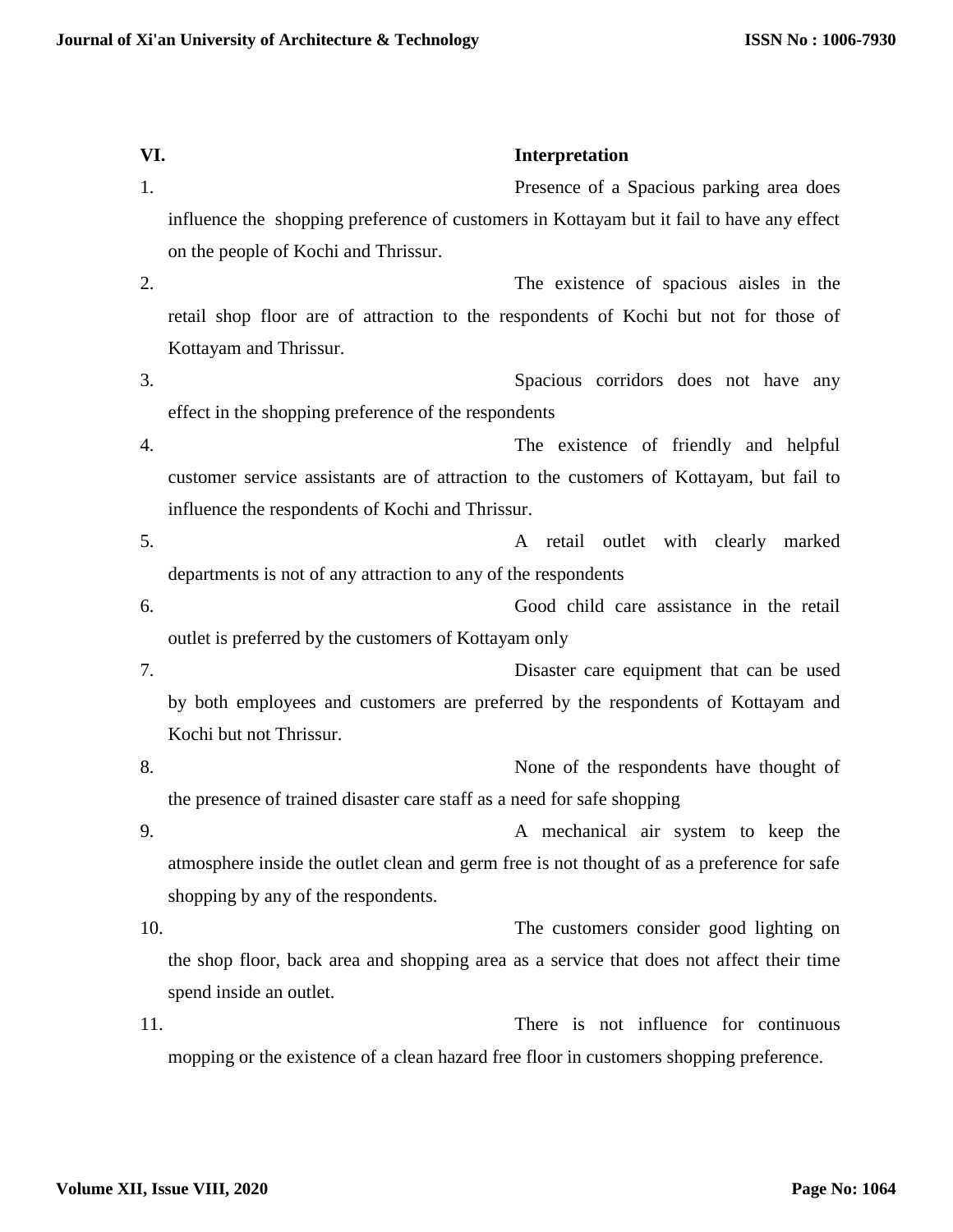12. Respondents do not prefer security check before entry to an outlet 13. Multiple entry points are preferred by the people of Kochi but not the other two districts. 14. The presence of multiple exits are not considered as an attraction by any of the respondents 15. The customers have not thought of the presence of any signs of mapping of all emergency exits as they have not considered the possibility of an emergency situation. 16. The precaution of warning of an emergency situation that may arise is not of any influence for majority of the customers 17. Presence of alarm systems to be used by the customers does not influence customers time spend for shopping 18. Majority of the respondents do not prefer to be notified of the precautions to be taken in case of an emergency. 19. The customers have no idea about the dangers that can be caused by a cluttered floor or poor lighting. 20. They overlook the need for trained disaster care staff or the need for emergency exits, notifications, alarms, or directions that could be of use in case any emergency situation arise.

# **VII. Conclusion**

Customer awareness on the importance of the condition of the building where the retail outlet is functioning and the emergency management precautions present in it are insufficient to mitigate and manage an emergency. The retail accidents reported from various corners of the state had alerted the need for a conscious and deliberate precautionary approach from the part of the customers and the governing authorities in educating themselves on the attributes to be considered while choosing the outlet they want to shop from. Preparedness help to mitigate the effect of disasters.The public must be made aware of the importance of disaster care equipment, the infrastructure of the outlet and other support services that is a must in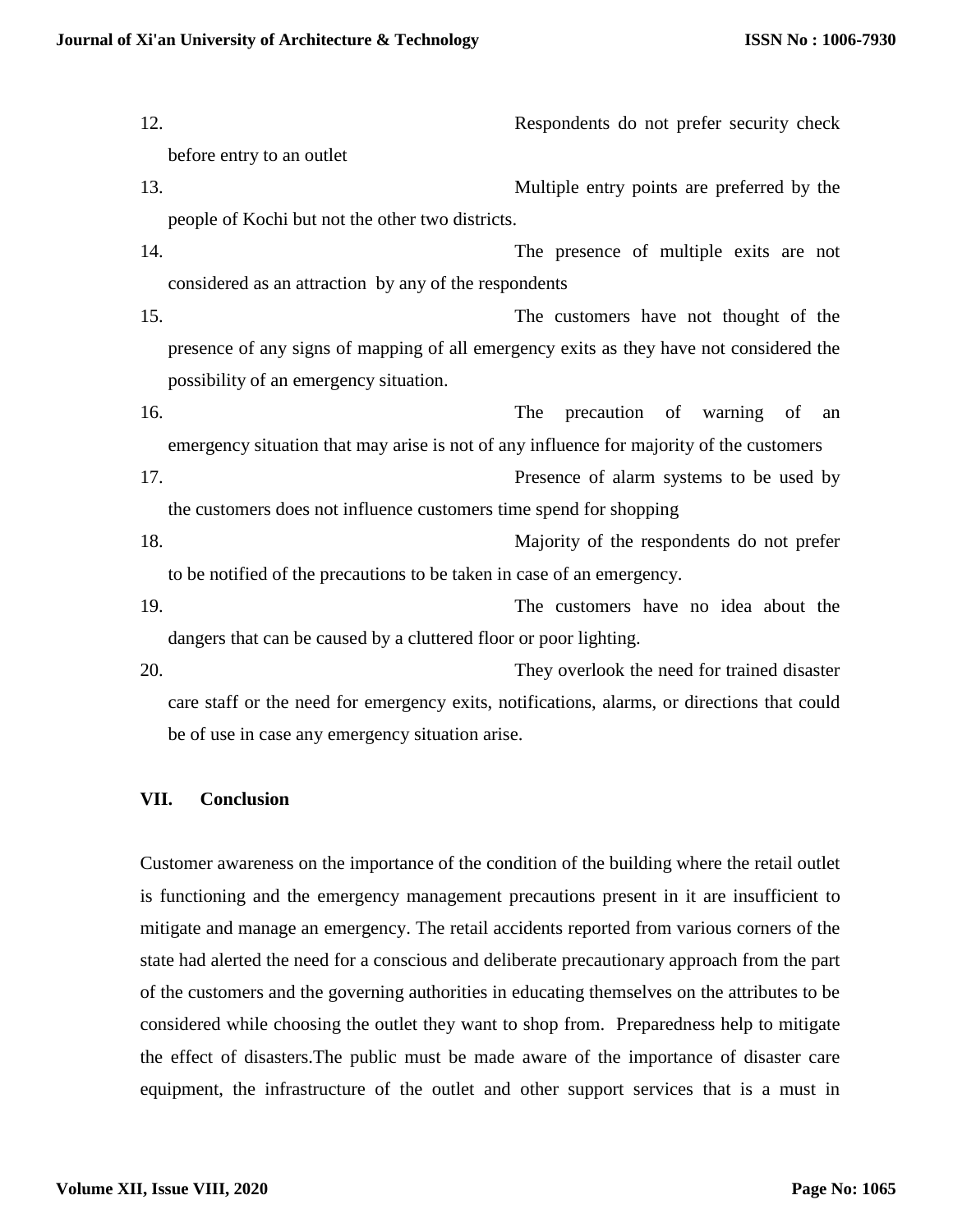crowded retail environment. The industry have great prospects in the state of Kerala. But it has to go a long way in creating need for safety in the shopping environment a priority for customers.

## **References**

- **1. Wijkman, A.** and **Timberlake** (1984), "Natural Disasters, Acts of God or Acts of Man?" International Institute of Environment and Development and the Swedish Red Cross, London and Washington D.C. Relief; Pp. 105 , 116
- **2. Prof. Aggarwal, S.S,** (2009), "Retail Management", Journal of Business & Retail Management Research, Vol.3, Issue.2, April 2009. ISSN 1751-8202
- **3. Gomez, M.** {2009), "New Insights into Store Brand Equity", Journal of Business & Retail Management Research, Vol.3, Issue.2, April 2009. ISSN 1751-8202)
- **4. Khatun, R.** (2009), "Employee Attrition**:** A challenge for the Indian retail industry**."**  Journal of Business & Retail Management Research ,Vol.3, Issue.2, April 2009. ISSN 1751-8202
- **5. Singh. N, (2009),** "Retail Store Categorization and Patronage Behavior among Rural Consumers in India**."** Journal of Business & Retail Management Research ,Vol.3, Issue.2, April 2009. ISSN 1751-8202
- **6. Wastlund, E, Shams, P. and Lofgren, M. (2010),** "Consumer Perception at Point of Purchase.**"Journal of Business & Retail Management Research,Vol.5, Issue.1, October 2010. ISSN 1751-8202**
- **7.** R.SubaR.Satheeskumar. "Efficient Cluster Based Congestion Control in Wireless Mesh Network ." International Journal of Communication and Computer Technologies 4.2 (2016), 96-101.
- **8.** UNISDR (2005), "Building the Resilience of Nations and Communities to Disasters", Hyogo Framework for Action, World Conference on Disaster Reduction, Kobe, Japan.
- **9.** WHO (2002), "Gender and Health of Disasters", World Health Organization, Department of Gender and Women's Health, Geneva, 240.
- **10.** https://www.tripadvisor.in/ShowUserReviews-g297633-d4021055-r434308429- LuLu\_MallKochi\_Cochin\_Ernakulam\_District\_Kerala.html#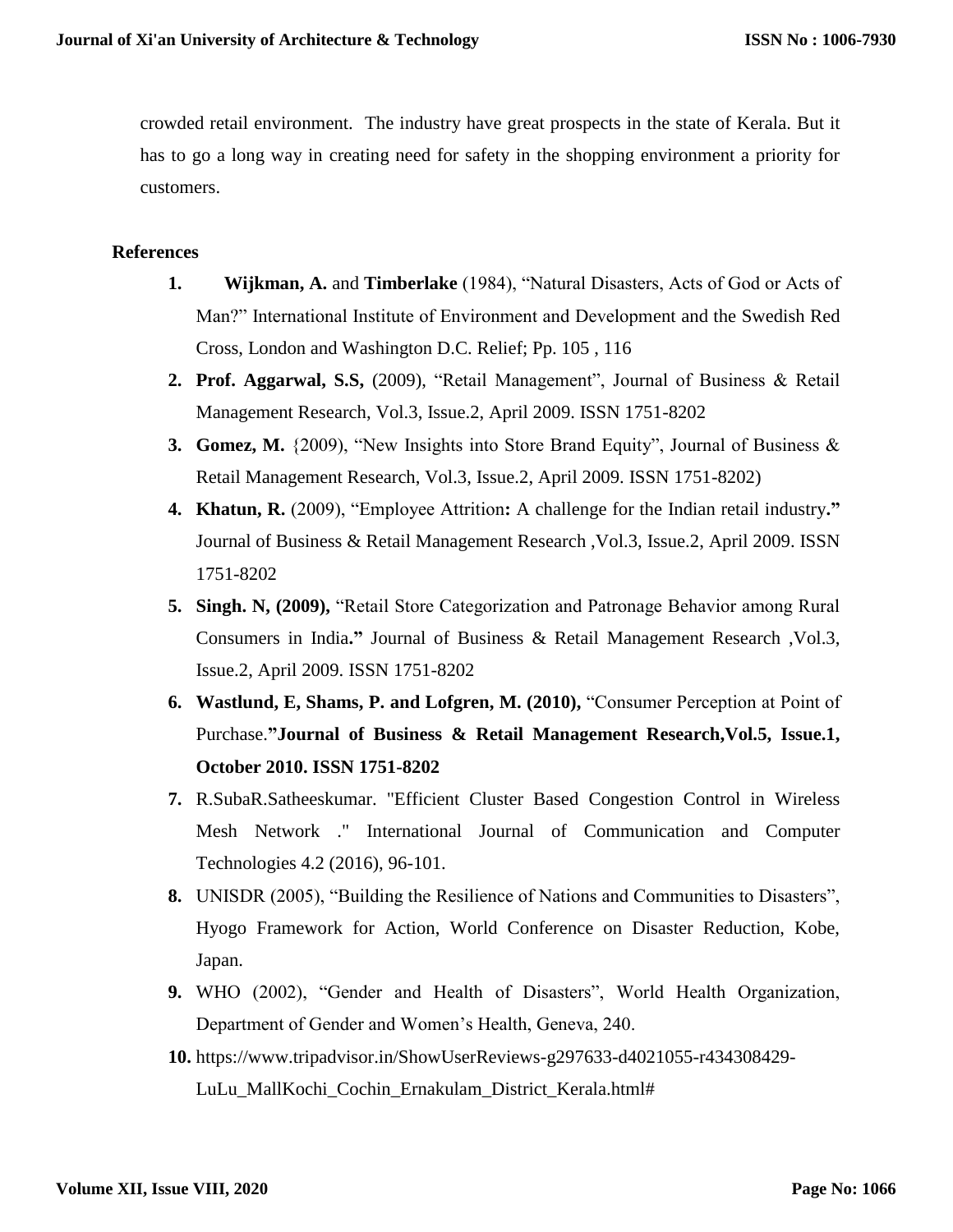- **11.** BERI, G. C. (1997): Marketing Research; Tata McGraw-Hill Publishing Company Limited, New Delhi.
- **12.** Kothari, C. P. (1999): Research Methodology methods &techniques ;WishwaPrakashan, New Delhi.
- **13.** Kotler, P. & Armstrong, G. (1996) : Principles Of Marketing ; Prentice Hall of India Private Limited , New Delhi.
- **14.** Pradhan, S. (2007): Retailing Management; Tata McGraw-Hill Publishing Company Limited, New Delhi.
- **15.** Prof. Aggarwal SS, Journal of Business & Retail Management Research ,Vol.3, Issue.2, April 2009. ISSN 1751-8202
- **16.** Gomez.M, Journal of Business & Retail Management Research ,Vol.3, Issue.2, April 2009. ISSN 1751- 8202)
- **17. The New Indian Express (**2018), "Old man charred to death as furniture shop catches fire", The New Indian Express, 27 September, p.1
- **18. The New Indian Express (**2017), "Fire Breaks out in Kochi Oberon Mall, People evacuated safely", The New Indian Express, 17 May, p.1
- **19. The New Indian Express (**2017), "Fire Breaks out in Kochi Oberon Mall, People evacuated safely", The New Indian Express, 17 May, p.1
- **20. Sanandakumar, S.** (2013), "Lulu Mall in Kochi: How Kerala became a shoppers' paradise", The Economic Times, p.2
- **21. UN ESCAP** (1993), "United Nations Economic and Social Commission for Asia and the Pacific: A Comprehensive Study", 1993, New Delhi
- **22. Vaidyanathan, S.** (2011), "An Introduction to Disaster Management" Natural Disasters and Man-made Hazards, Ikon Books, New, Delhi
- **23. Venkatesan, C.** (2012), "Gender Concern in Disaster Management", Social Development Perspectives, Issues and Dimensions for India, Global Research Publications, New Delhi, PP. 624-635
- **24. Victoria, L.**(2005), "Impact Assessment Study of Orissa Disaster Management Project", Asian Disaster Preparedness Center, Bangkok, Thailand
- **25. Wamsler, C.** (2006), "Mainstreaming Risk Reductions in Urban Planning and Housing: A Challenge for International Organisations", Disasters, 30(2): pp. 151-177